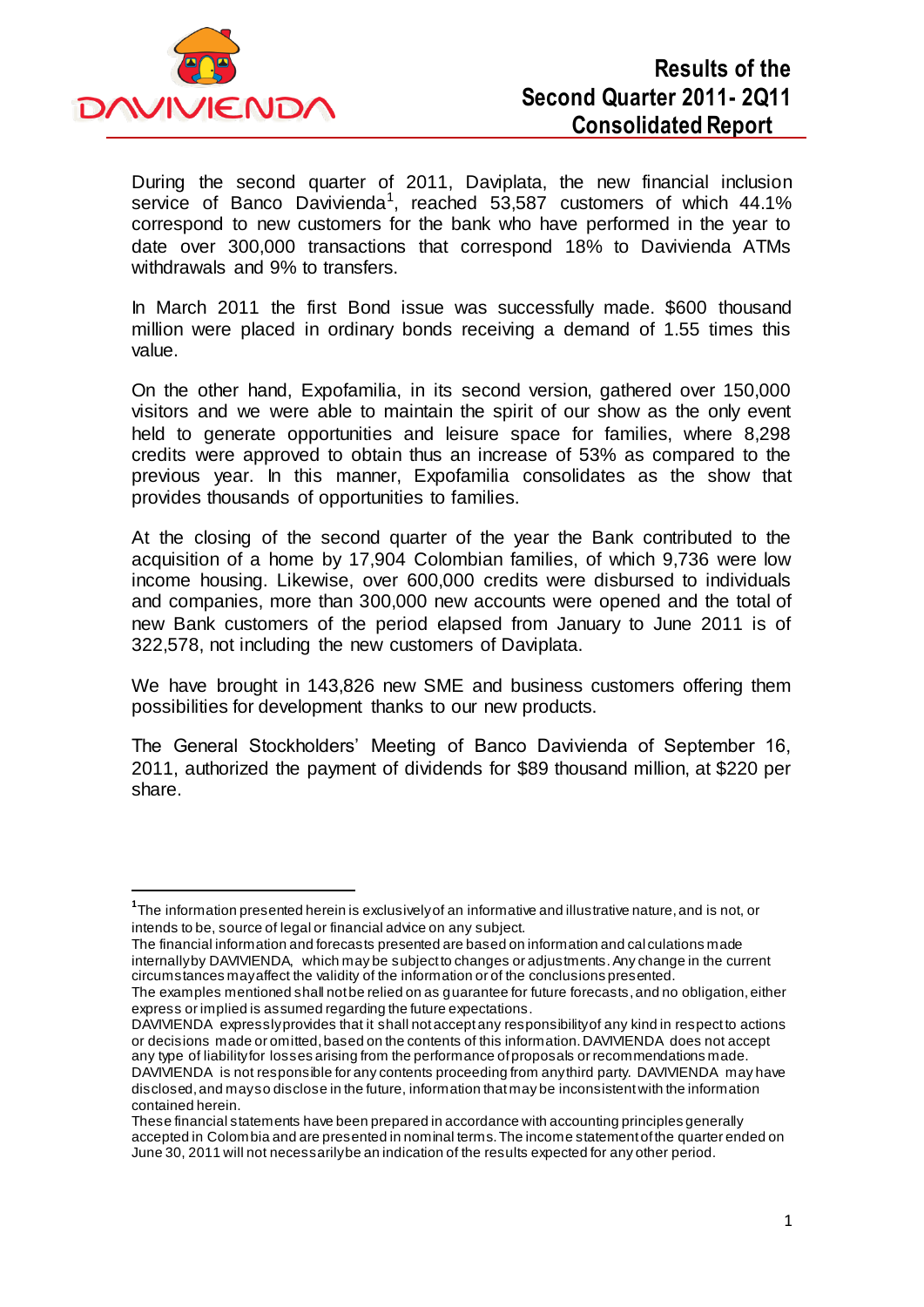

# **Major results**

Net accumulated profits as of the second quarter 2011 were \$298 thousand million showing a growth of 4.5% as compared to the same accumulated period of 2010.

- Revenues from loan portfolio interest generated in the quarter was of \$778 thousand million, which represents a growth of 10.8% as compared to 2Q10 and of 9.7% when compared with the previous quarter 2011. Revenues from investment portfolio closed at \$74 thousand million with a growth of 25% as compared to 1Q11.
- Shares, in turn, have experienced some devaluations (however, the share reaches an increase of 34.5%) although the appreciation outlook is positive due to expectations of good corporate results of Colombian companies for the current year, especially for our bank.
- Consolidated assets at the closing of the quarter are \$32.8 billion where the net portfolio for a value of \$23.1 billion represents 70% and investments for a value of \$4.1 billion represent 13%.
- The net loan portfolio closed the quarter with a value of \$23.1 billion and a growth of 5.6% as compared to the balance recorded at the closing 1Q11 and of 24.5% when compared with the previous year, driven mainly by the consumer and corporate portfolio.
- The loan portfolio quality indicator by age was 1.7%, loan portfolio provisions for a value of \$1.1 billion permit a coverage of 152.4%. Provisions represent 5.5% of gross loan portfolio.
- Borrowings reach \$24.7 billion with a growth of 16.4% when compared to the previous year, this driven mainly by savings accounts (∆YoY=32.7%) and bonds ( $\triangle$ YoY=25.8%).
- Net loan to borrowings ratio<sup>2</sup> reached 94%, as compared to 89% of the  $\bullet$ previous quarter. Taking into account the rediscount obligations this ratio is 89% at the closing of 2Q11.
- The equity closed at \$3.8 billion with a growth of 4,6% in respect to 1Q11 and 31.3% when compared to the previous year, this due to the issue of shares at the end of 2010. The solvency ratio decreased in the quarter 0.51% to 12.34%.

The net profit per share as of 2Q11 reported by the Bank was of \$309.7 which represents a reduction of 7.3% compared to 1Q11 given the higher level of loan portfolio provisions and operating expenses and of 13% compared to the

<sup>&</sup>lt;sup>2</sup> Net Loan Portfolio = Gross Loan Proftfolio – Provisions Borrowings = Deposits and Current Liabilities + Bonds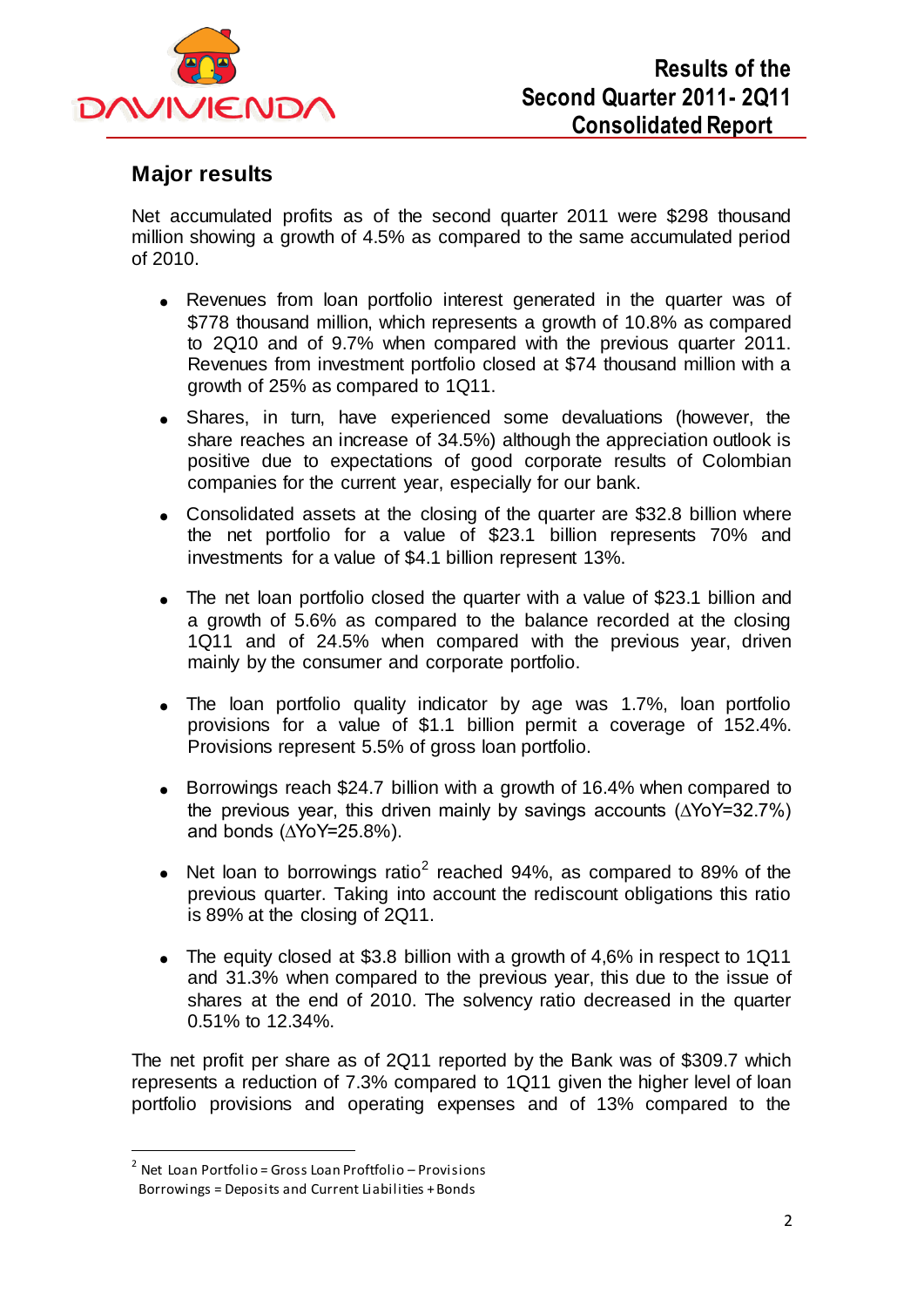

previous year. The return on average equity (ROAE) as of June 2011 was of  $16.3\%$ <sup>3</sup>.

### **Balance Sheet**

#### **Assets**

Assets increased by 1.5% in the quarter and 20.8% compared to 2Q10 reaching \$32.8 billion. This increase is due to a large extent to the high growth of the loan portfolio (∆QoQ%=5,6% and ∆YoY%=24,1%) that represents 70% of assets.



**Asset composition**

The participation of loan portfolio in the total assets went from 69% to 70% in this quarter, while investments represent 13% of the total assets.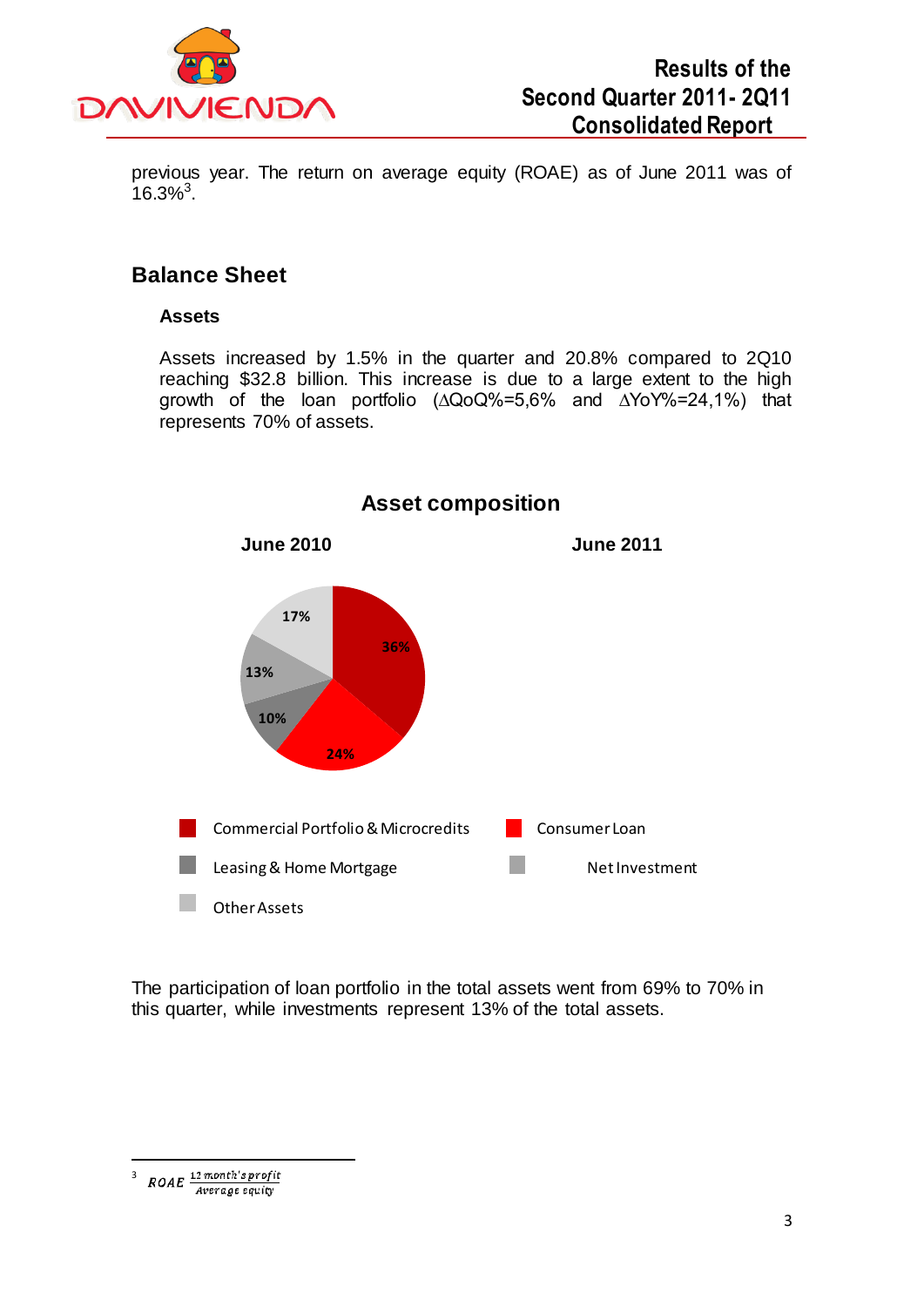

Loan Portfolio

Regarding the net loan portfolio, at the closing of the quarter it was \$23.1 billion pesos, \$1,2 billion more than in 1Q11, which represents an increase of 5.6% and of 24% compared to the previous year.



**Loan portfolio composition**

The commercial portfolio gains participation and corresponds 50% of the total loan portfolio, which has permitted to increase the participation in the system in this segment, reaching 13%<sup>4</sup>. It had an increase of 4.5% as compared to the previous quarter and of 27.7% in respect to the same period of the previous year.

Consumer loans closes at \$8.5 billion, with a growth of 6.2% in the quarter and 25.6% compared to the previous year.

Home Mortgage loans<sup>5</sup> reaches a balance of \$3.8 billion at the closing of the quarter experiencing a growth of 7.6% as compared to the previous quarter and of 6.8% compared to the previous year. In 2Q11 a securitization took place for \$101 thousand million, which generated profit in the sale for \$2,500 million. The annual growth of these loans would be of 20% if we consider the receivables that the bank has securitized as of this date which amounts to \$2.03 billion.

<sup>&</sup>lt;sup>4</sup> Source: Financial Superintendence of Colombia. Individual results.

<sup>&</sup>lt;sup>5</sup> Includes Residential Leasing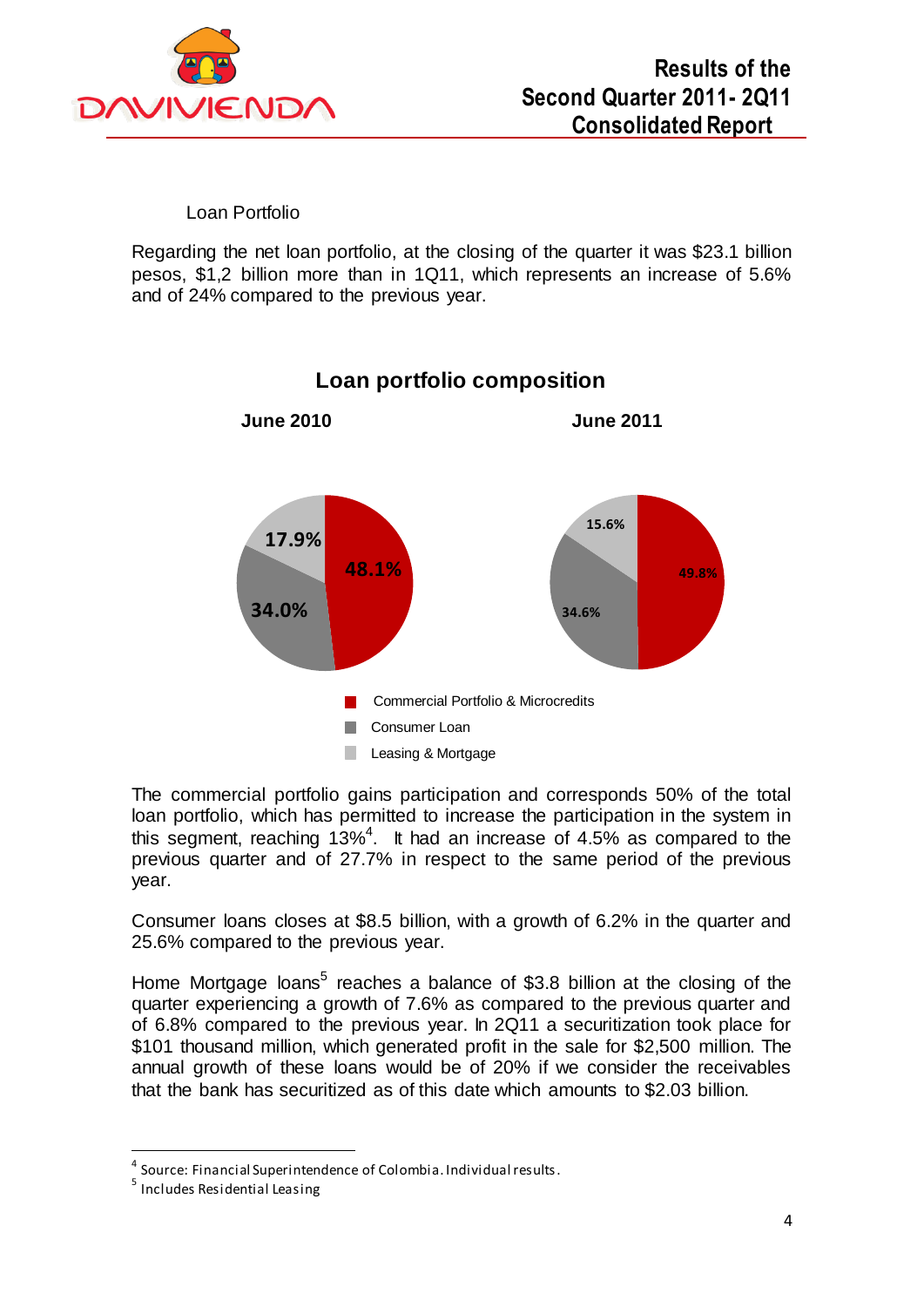

# **Results of the Second Quarter 2011- 2Q11 Consolidated Report**

The quality of the loan portfolio by past due age shows an improvement in the indicators for the types of commercial and consumer loans in respect to 1Q11. In fact, the total indicator of the loan portfolio has improved passing from 2.03% at the closing of the second quarter 2010 to 1.72% at the closing of June 2011. On the other hand, the total portfolio coverage indicator passes from 141.9% at the closing of the second quarter 2010 to 152.4% at the closing of June 2011. The increase in coverage is due to the increase in commercial and consumer loan portfolio provisions for implementation of new technology for individual provisions under commercial and consumer reference models.

# **Loan portfolio quality<sup>6</sup> by type and coverage**

|                       | Total % |         | Consumer % |         | Commercial % |                | Home Mortgage % |                  |
|-----------------------|---------|---------|------------|---------|--------------|----------------|-----------------|------------------|
|                       | June 10 | June 11 | June 10    | June 11 | June 10      | <b>June 11</b> | June 10         | <b>June 11</b>   |
| Quality by age        | 2.0     | 1.7     | 3.2        | 3.0     | 1.3          | 0.9            | 1.9             | 1.7 <sub>1</sub> |
| Coverage by portfolio | 141.9   | 152.4   | 112.0      | 118.9   | 190.6        | 213.6          | 182.5           | 194.6            |
| Growth *              | 17.6%   | 23.3%   | 23.1%      | 25.6%   | 9.5%         | 27.7%          | 32.8%           | 6.8%             |

\*Loan Portfolio Coverage by Rating

|                                      | June 10 | March 11 | . June 11' |
|--------------------------------------|---------|----------|------------|
| <b>Provisions on gross portfolio</b> |         |          |            |
|                                      | 5.8%    | 5.3%     | 5.2%       |

During the quarter (2Q11) the growth of provisions was 4.6& which increased the balance of reserves to \$1.27 billion. In the Quarter portfolio write-offs were made for a value of \$123 million, higher by \$28 billion to the write-offs made in the previous quarter. On the other hand, recoveries made in the second quarter 2011 were \$26 million, \$17 million below those made in the first quarter of the same year. In the first quarter of 2011 there were sales of written-off portfolio for \$11 thousand million.

### **Investment portfolio**

The total investment portfolio at the closing of the quarter was \$4.13 billion, experiencing a decrease of 8.5% in the quarter and a growth of 2.2% as compared to the previous year. Fixed income securities represent 97% of total investments. The portfolio of negotiable securities represent 58.8% to support the bank's liquidity.

 $^6$  Quality: Consumer >60 Days / total, Commercial > 90 days / total,

Home Mortgage > 120 days / total. Coverage: Provisions/ Unproductive for default age

<sup>\*</sup> Loan portfolio balance growth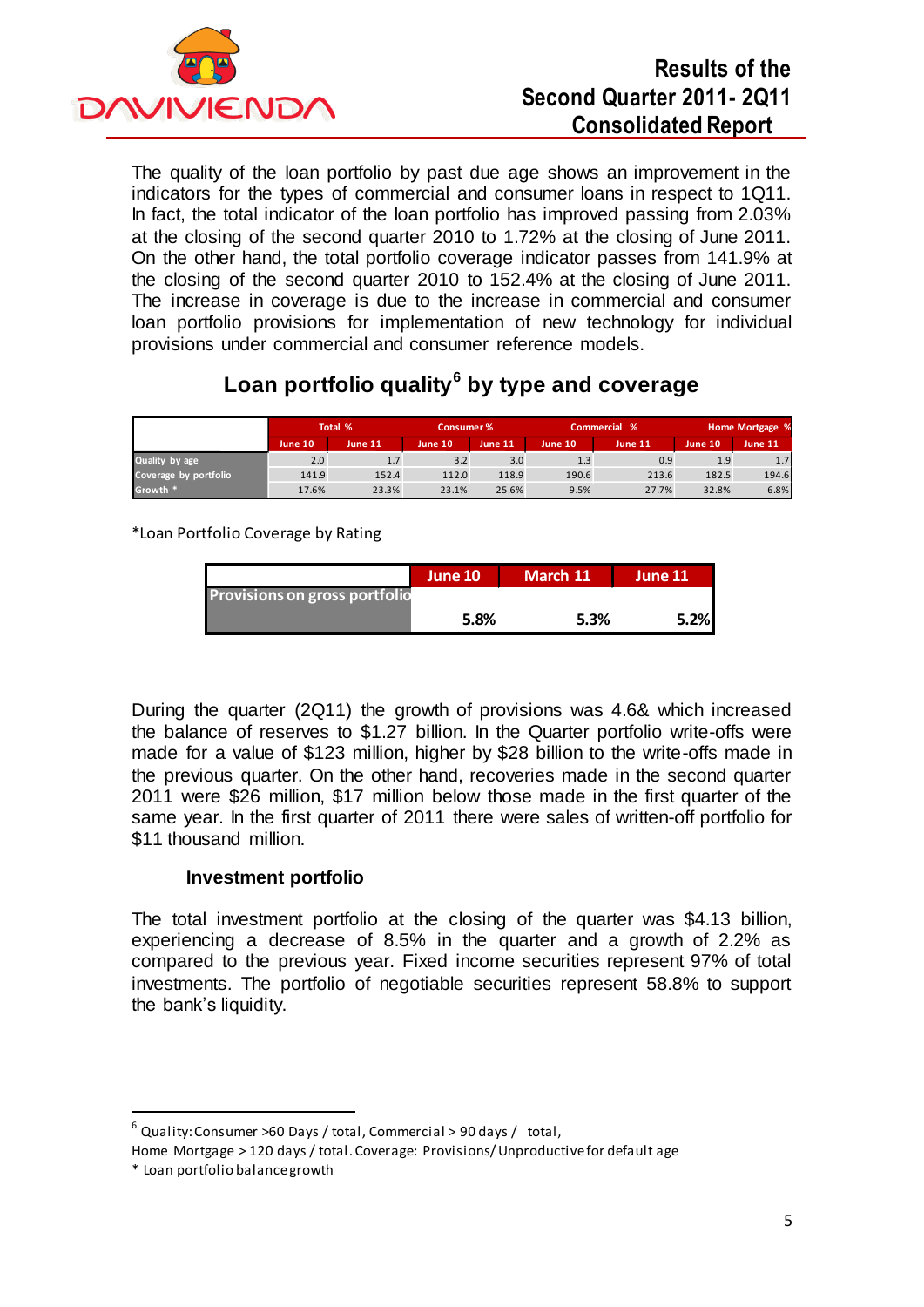

**Investment portfolio composition**



### Commercial Credit

As of June  $30<sup>th</sup>$  the balance of Commercial Credits is \$1.2 billion and the quarterly repayment is of \$22 thousand million.

### Other assets

Goods received in payment decreased 25.8% in the quarter and 30% compared to 2Q10 reaching \$37 thousand million on occasion of the strategy that is being followed by the Bank for the sale of unproductive assets.

Fixed assets totaled \$397 thousand million showing an increase of 6% from the previous quarter and 5% as compared to 2Q10; in the year to date the appreciation of these assets reach 468 thousand million with increase of 6.9% in respect to the previous quarter and of 18.9% in respect to 2Q10.

In this quarter the purchase option of the areas located in the Bolivar Tower was exercised, which permitted to record an appreciation for a value of \$32 thousand million.

#### **Liabilities**

 $\overline{a}$ 

As of June 30, 2011 liabilities amounted to \$28.9 billion showing an increase of 1.2% in the quarter and of 19.5% compared to the previous year.

Deposits and bonds reached \$24.7 billion obtaining a net loans to deposits ratio<sup>7</sup> of 94%. In respect to the funding composition, savings accounts

 $^7$  Deposits include savings accounts, checking accounts, CDs and Bonds.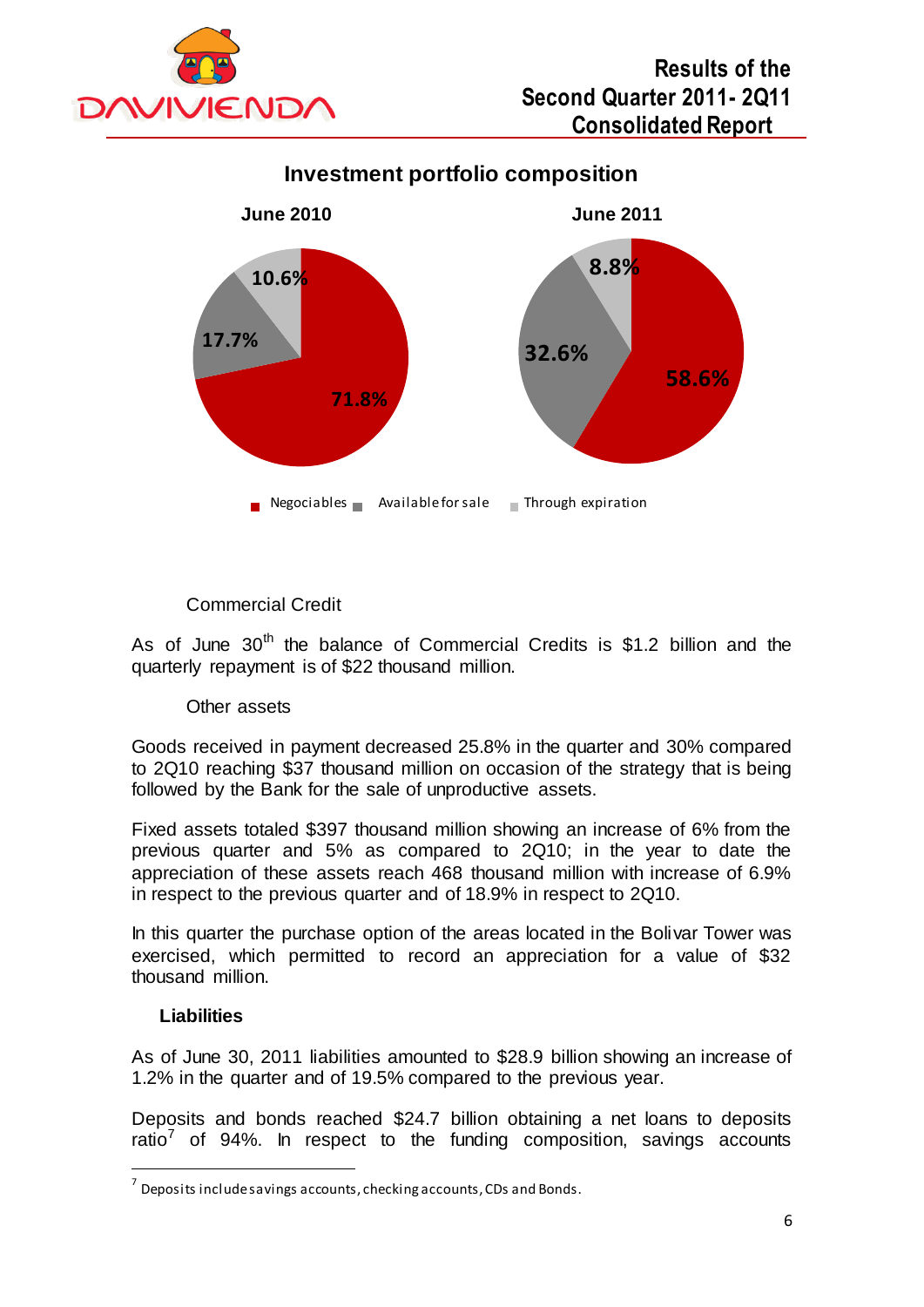

increased 6.1% as compared to the previous quarter and 32.8% regarding the second quarter of 2010. As of June the main funding source continues to be savings accounts with 46%.



#### **Composition of Deposits**

CDAT = Short Term Savings Deposit Certificate

Deposits and borrowings show a growth of 0.1% in the quarter and of 15% in the year. Financial obligations that support the funding of commercial loans show a growth of 6& in the quarter and of 59.6& in the year. Obligations in foreign currency for a value of USD\$ 858 million show a growth of 10.1% in the quarter and of 115% in the year due to the values in U.S. dollars. In the quarter the bank did not make any placement of ordinary bonds.

### **Equity**

Equity totaled \$3.8 billion at the closing of the quarter showing a growth of 4.6%. The annual growth of 31.4% is explained by the generation of profits and the capitalization of \$419 thousand million received in September 2010 mainly by the issue of preferential shares. Appreciations of fixed assets were recorded in the quarter for a value of \$32 thousand million given the purchase option that was exercised in the areas located in the Bolivar Tower.

With this equity, the bank's consolidated reaches a solvency of 12.34% compared to 12.85% of the previous quarter, this ratio is 343 base points above the minimum regulatory level required. As of June 30, 2011 the basic equity to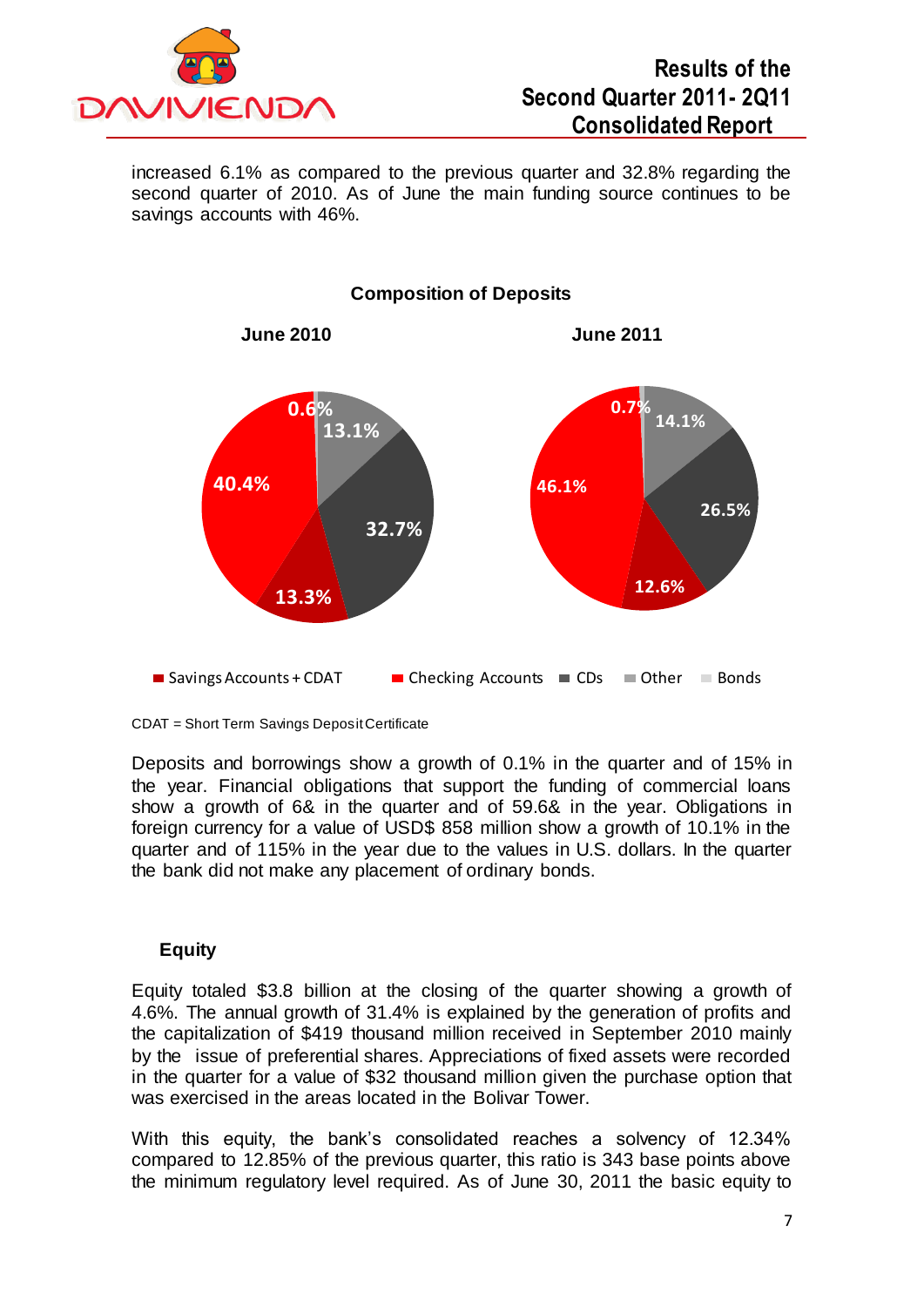

assets ratio weighted by risk was of 12.2, notwithstanding the growth of the portfolio. The technical equity was 3.7 billion at the close of 2Q11, there being no significant variation in respect to 1Q11.



|                                  | <b>Jun 10</b> | <b>Mar 11</b> | <b>Jun 11</b> |
|----------------------------------|---------------|---------------|---------------|
| Solvency                         | 12.81%        | 12.76%        | 12.34%        |
| Assets weighted by<br>risk level | 22.374        | 26.875        | 28.165        |

#### **Income Statement**

Net profit totaled \$126 thousand million in the quarter, showing a decrease of 26% as compared to the previous quarter and of 7.3% compared to the previous year given the higher level of portfolio provisions and operating expenses. Net profit per share in the quarter is of \$309.7 recording a reduction of 26& compared to the previous quarter.

#### **Interest income**

Interest income generated in the quarter was of \$778 thousand million, which represents a growth of 10.8% in respect to 2Q10 and of 9.7% when compared to the previous quarter of 2011. The growth in the quarter is explained by the growth of receivables, the slight increase in interest rates given the Central Bank's contractionary policy and the increase in the income for investments in fixed income that was of 33% in respect to the previous quarter.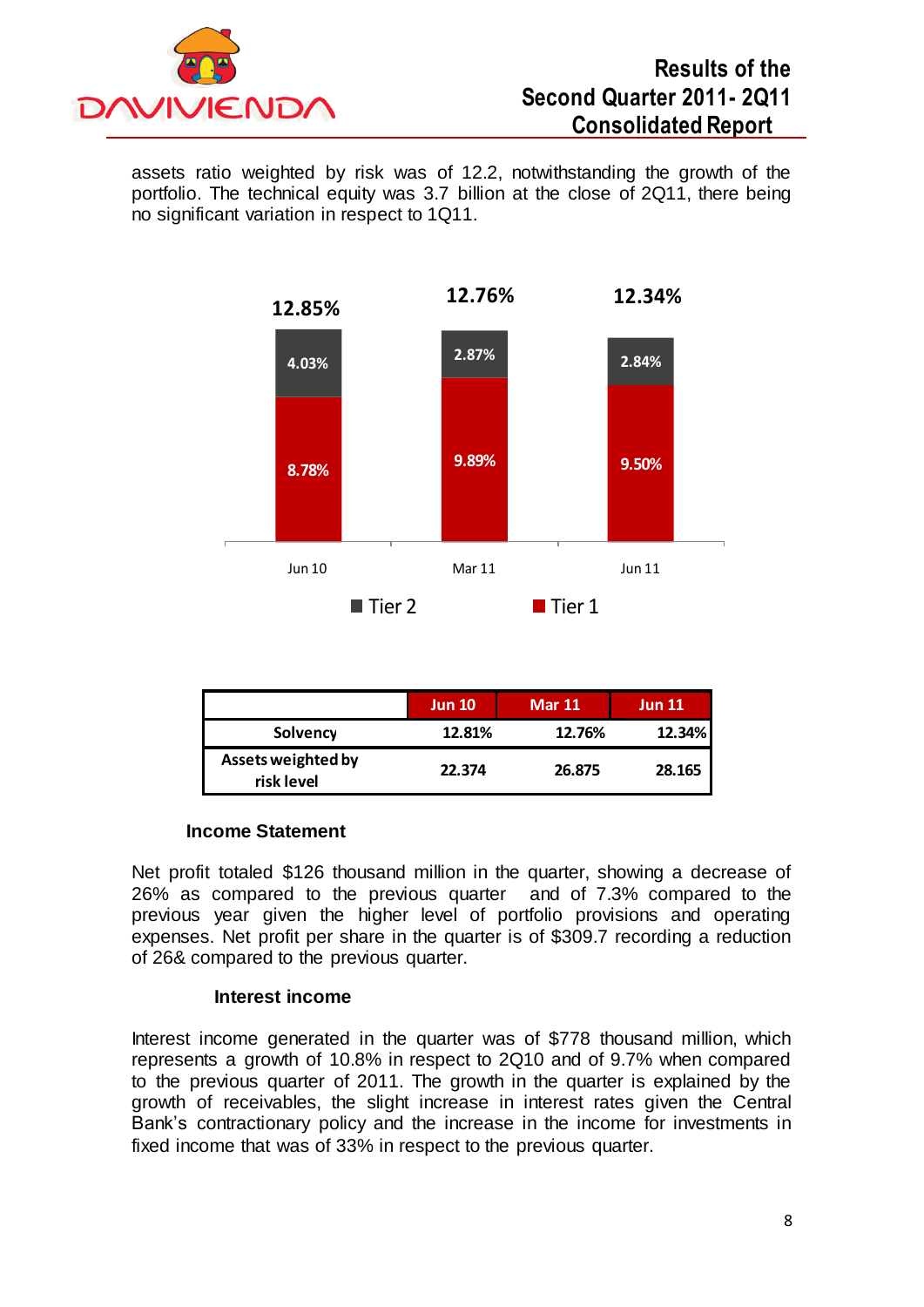

#### **Provisions**

Provisions expense for the quarter correspond mainly to credit portfolio amounted to \$172 thousand million, which represents an increase of \$63 thousand million in respect to the previous quarter and an increase of \$31.4 thousand million compared to the results of the same quarter in the previous year, due to higher contracyclical provisions and to the growth of credit portfolio which compared to the second quarter of 2010 corresponds to 23.3%.

#### **Financial Margin**

The net financial margin of the quarter shows a decrease of \$19.6 thousand million (∆QoQ%=-4.7%) in respect to the previous quarter given the growth of provisions (∆QoQ%=58%). The financial margin growth in respect to the 2Q10 is of 4.2%

#### **Commissions and income from services**

Income and commissions for services for a value of \$166 thousand million showed a reduction of 11.6% in the quarter due mainly to the payment of dividends for a value of \$21 thousand million and an increase of 20.9% compared to the previous year.

The commissions of personal banking originated in the Bank represent 76.4% of this income and placement products show a growth of 40% in respect to the first quarter of the year and of 8% for the second quarter of 2010; on the other hand, borrowing products close with a significant reduction of 36%.

Commissions of SME banking show an increase of 14.1% compared to the previous quarter and the corporate banking presents an increase of 16.9% compared also with the first quarter of 2011.

Commissions from trust activities totaled \$9.5 thousand million in the quarter shown a decrease of less than 1% and growth of 7% compared to the previous year.

#### **Operating Profits**

#### **Operating Expenses**

Personnel expenses were \$149 thousand million which represent a increase of 2% in respect to the previous quarter; the annual growth of 12.3% is explained by the increase of salaries in the anniversaries and by the growth of the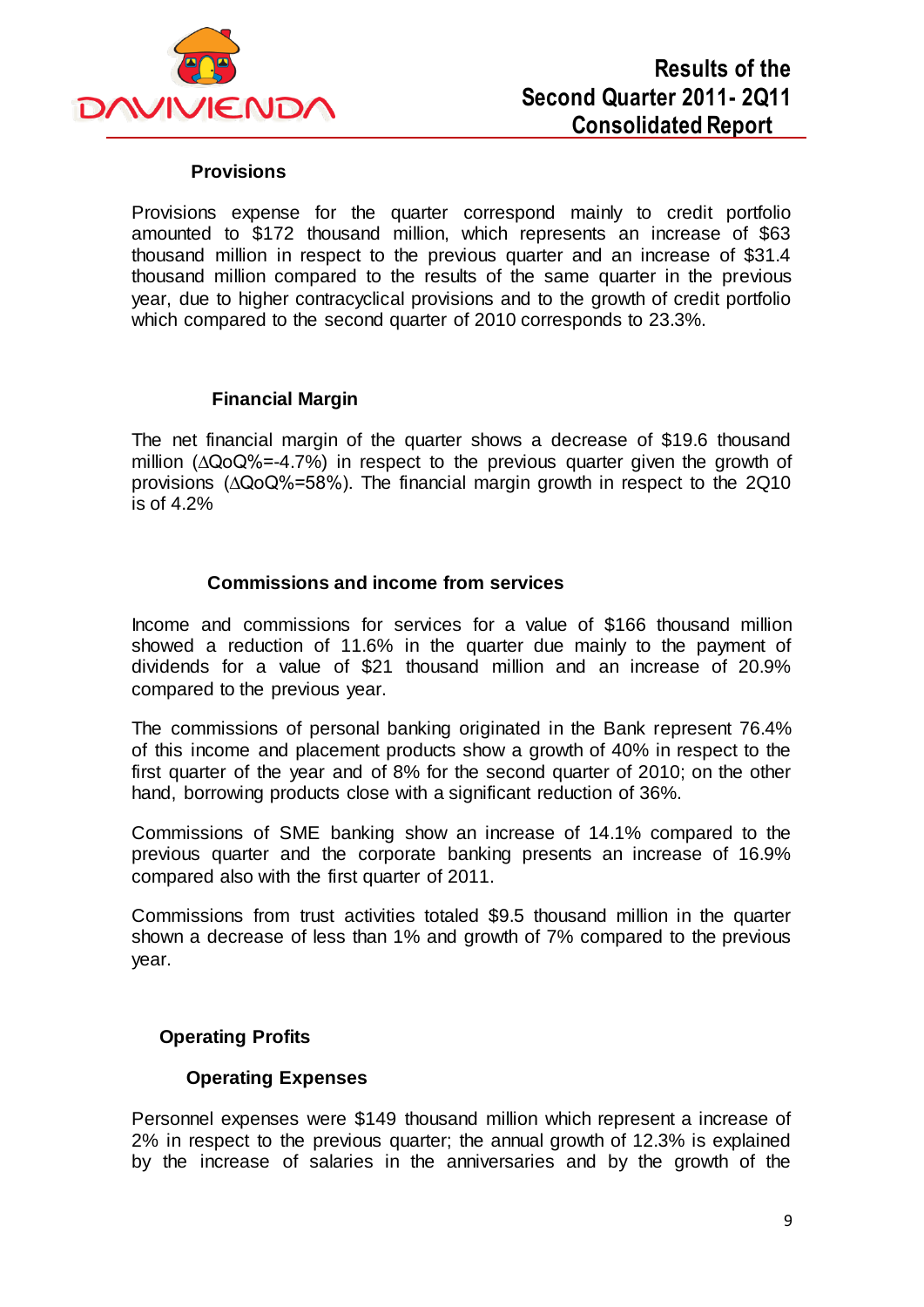

permanent staff given the new business lines and the reinforcement of technology projects by 6.3% during the past year.

Administration expenses were \$259 thousand million in the quarter which represent an increase of 11.6% as compared to the previous quarter. The variation is explained by the increase in operating expenses that grow 11% in respect to the previous quarter, mainly due to TV advertising and point redemption programs for purchases with credit cards of all franchises. Depreciation and amortization expenses totaled \$57 thousand million in the quarter, they show a growth of 15.7% in the quarter, corresponding to the amortization of the commercial credit that in the quarter is of \$22 thousand million and of 30.6% in the year, given the investments in property, plant and equipment.

These expenses include amortization of commercial credit which expense in the quarter is of \$22 thousand million.

| <b>Companies</b>                                  | <b>Assets</b> | <b>Liabilities</b> | <b>Equity</b> | Profit 2Q11    | <b>Accum. Profit</b> |
|---------------------------------------------------|---------------|--------------------|---------------|----------------|----------------------|
| Banco Davivienda S.A. (*)                         | 31,498        | 27,666             | 3,833         | 120            | 300                  |
| Bancafé Panamá S.A. - 99.9%                       | 1,120         | 963                | 157           | 5              | 9                    |
| Confinanciera S.A. - 94.9%                        | 430           | 358                | 72            | 7              | 15                   |
| Fiduciaria Cafetera S.A - 94.01%                  | 79            | 12                 | 67            | $\overline{2}$ | 3                    |
| Fiduciaria Davivienda S.A. - 60%                  | 56            | 8                  | 48            | $\overline{4}$ | 8                    |
| Davivalores S.A. - 79%                            | 11            | 1                  | 10            | $-0.3$         | $-1.0$               |
| <b>TOTAL BANK &amp; AFFILIATES</b>                | 33,193        | 29,007             | 4,186         | 137            | 335                  |
| <b>ELIMINATIONS &amp;</b><br><b>HOMOLOGATIONS</b> | $-382$        | $-27$              | $-355$        | -11            | $-36$                |
| <b>CONSOLIDATED 2Q11</b>                          | 32,812        | 28,980             | 3,831         | 126            | 298                  |
| <b>CONSOLIDATED 1Q11</b>                          | 32,311        | 28,649             | 3,662         | 172            | 172                  |
| <b>CONSOLIDATED 2Q10</b>                          | 27,172        | 24,255             | 2,916         | 136            | 294                  |
| <b>VARIATION 2011/1011</b>                        | 2%            | 1%                 | 5%            | $-26%$         | 74%                  |
| VARIATION 2011/2010                               | 21%           | 19%                | 31%           | $-7%$          | 1%                   |

#### **BANCO DAVIVIENDA S.A AND SUBORDINATES MAJOR CONSOLIDATED FIGURES 2Q11 – 1Q11**

(Billions of pesos)

(\*) As of January 1, 2011, Miami is incorporated in the individual figures of the Bank. 1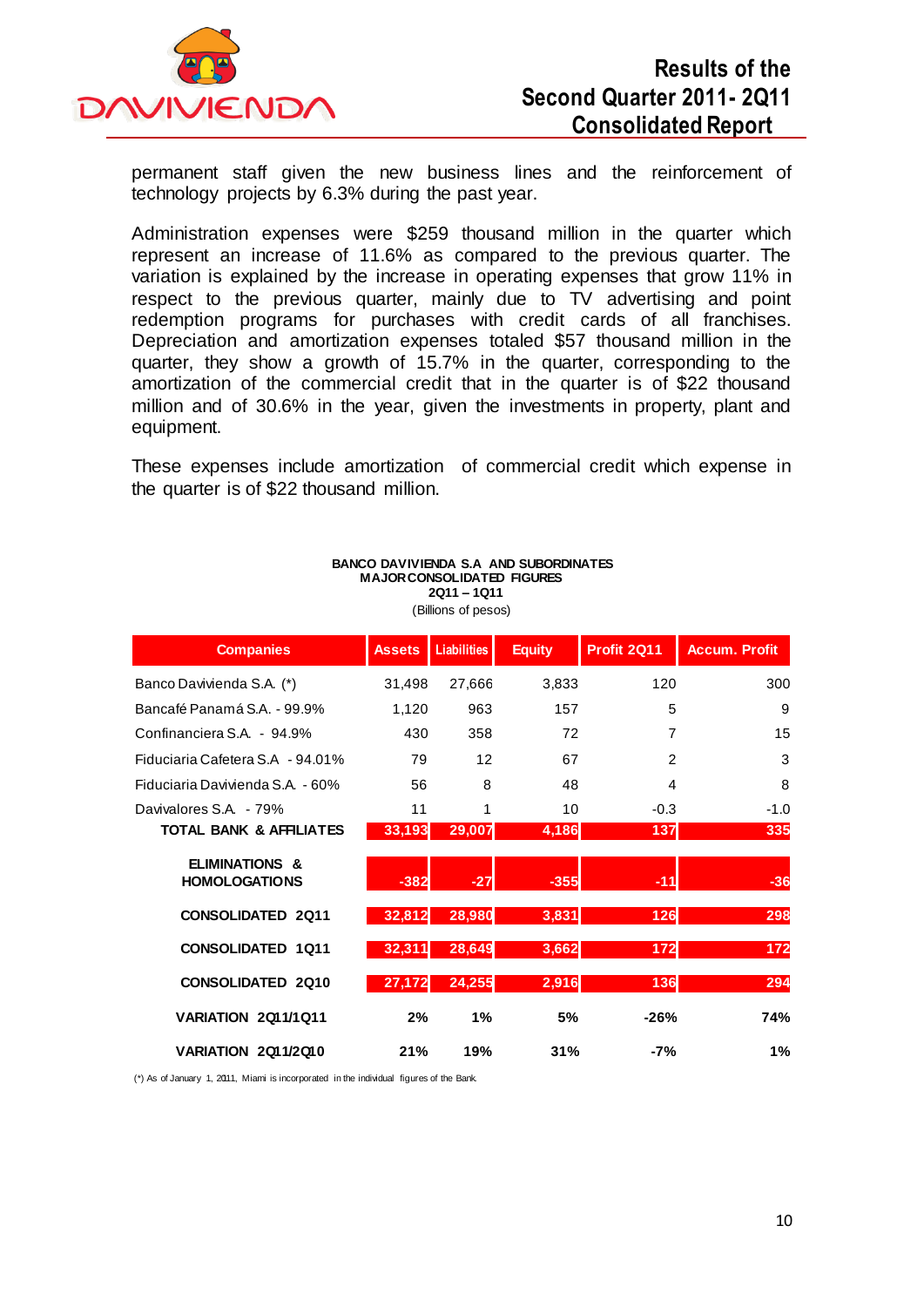

#### **Results second quarter 2011 Affiliates**

**Panama:** At the closing of June 2011 Bancafe Panama reached US\$632 in total assets, which represents 11.7% increase as compared to the previous year. The most important items are investment portfolio with a 34% participation and loan portfolio that represents 48%.

**Confinanciera:** The growth in sales of vehicles in the country has been capitalized by Confinanciera, supporting in this way the development of the economy, by disbursing at the closing of the second quarter \$150,865 million for vehicle financing, which represents a growth of 52.7% in respect to that figure in the same period of the previous year.

**Fidudavivienda:** At the closing of the quarter the value of managed trusts was of \$3.5 billion, 16% higher than in June 2010. This result is explained mainly by the growth of real estate trust business by 38%, administration by 50% and of Voluntary Pension Fund by 5%.

**Fiducafé:** At the end of the second quarter of 2011 it manages assets for \$7,913 million and the income received for trust commissions amounted to \$11.8 thousand million. The highest contribution corresponded to structured trust business, which commissions for \$9.7 thousand million grew by 8.54%.

**Davivalores:** During the first semester of 2011, Davivalores increased its income by 42% in respect to the same period of the previous year, reaching 1,862 million pesos. The value of assets managed reached \$1.4 billion. The negative results of Davivalores profits are explained by the fact that it is going through a resizing process which has implied investments in technology, redesign of processes and reinforcement of the staff.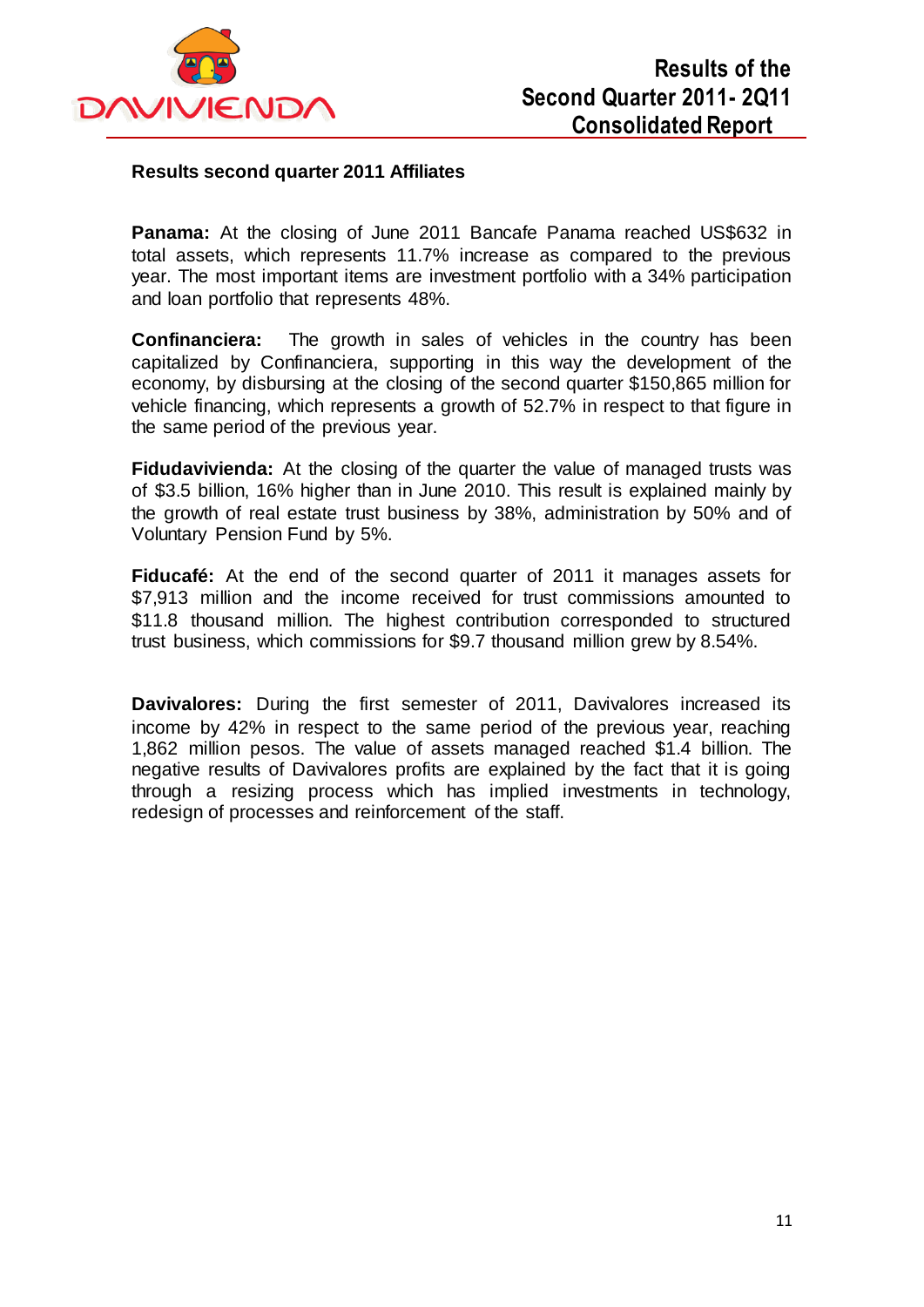

# **Results of the Second Quarter 2011- 2Q11 Consolidated Report**

# **Consolidated Balance Sheet**

| <b>Consolidated Balance Sheet as of June 2011</b> |               |                                |               |                   |                                      |  |  |
|---------------------------------------------------|---------------|--------------------------------|---------------|-------------------|--------------------------------------|--|--|
| <b>Assets</b>                                     | <b>Jun 10</b> | <b>Mar 11</b><br><b>Jun 11</b> |               |                   | Var Jun 11/Mar 11 Var Jun 11/ Jun 10 |  |  |
| <b>Cash</b>                                       | 1,662         | 2,952                          | 2,550         | $-14%$            | 53%                                  |  |  |
| <b>Investments</b>                                | 4.045         | 4,516                          | 4,133         | $-8%$             | 2%                                   |  |  |
| <b>Loan Portfolio</b>                             | 18,627        | 21,882                         | 23,108        | 6%                | 24%                                  |  |  |
| <b>Commercial</b>                                 | 9.517         | 11.638                         | 12.157        | 4%                | 28%                                  |  |  |
| <b>Consumer</b>                                   | 6,730         | 7,955                          | 8,450         | 6%                | 26%                                  |  |  |
| <b>Home Mortgage</b>                              | 3,534         | 3,508                          | 3,776         | 8%                | 7%                                   |  |  |
| <b>Provisions</b>                                 | 1,153         | 1,219                          | 1,275         | 5%                | 11%                                  |  |  |
| Property, plant & equipment                       | 378           | 375                            | 397           | 6%                | 5%                                   |  |  |
| <b>Appreciations</b>                              | 420           | 467                            | 500           | 7%                | 19%                                  |  |  |
| <b>Other assets</b>                               | 2,040         | 2,119                          | 2,124         | 0%                | 4%                                   |  |  |
| <b>Total assets</b>                               | 27,172        | 32,311                         | 32,812        | 2%                | 21%                                  |  |  |
| <b>Liabilities &amp; Equity</b>                   | <b>Jun 10</b> | <b>Mar 11</b>                  | <b>Jun 11</b> | Var Jun 11/Mar 11 | Var Jun 11/ Jun 10                   |  |  |
| <b>Deposits &amp; other liabilities</b>           | 18,423        | 21,178                         | 21,193        | 0%                | 15%                                  |  |  |
| <b>Savings accounts</b>                           | 8,563         | 10,711                         | 11,367        | 6%                | 33%                                  |  |  |
| <b>Checking accounts</b>                          | 2,810         | 3,096                          | 3,112         | 1%                | 11%                                  |  |  |
| <b>Certificates of Deposit</b>                    | 6.926         | 7.160                          | 6.546         | $-9%$             | -5%                                  |  |  |
| <b>Bonds</b>                                      | 2,774         | 3,508                          | 3,491         | 0%                | 26%                                  |  |  |
| <b>Credits with entities</b>                      | 1,702         | 2,563                          | 2,717         | 6%                | 60%                                  |  |  |
| <b>Other liabilities</b>                          | 1,356         | 1,400                          | 1,579         | 13%               | 16%                                  |  |  |
| <b>Total liabilities</b>                          | 24,255        | 28,649                         | 28,980        | 1%                | 19%                                  |  |  |
|                                                   |               |                                |               |                   |                                      |  |  |
| <b>Capital</b>                                    | 43            | 45                             | 40            | $-11%$            | $-7%$                                |  |  |
| <b>Reserves</b>                                   | 2,179         | 2,959                          | 2,957         | 0%                | 36%                                  |  |  |
| <b>Surplus</b>                                    | 436           | 462                            | 513           | 11%               | 18%                                  |  |  |
| Profits of previous periods                       | $-27$         | 25                             | 24            | $-4%$             | $-189%$                              |  |  |
| Profits for the period                            | 285           | 172                            | 298           | 0%                | 5%                                   |  |  |
| <b>Total equity</b>                               | 2,916         | 3,663                          | 3,832         | 5%                | 31%                                  |  |  |
| <b>Total liabilities &amp; equity</b>             | 27.172        | 32.311                         | 32.812        | 2%                | 21%                                  |  |  |